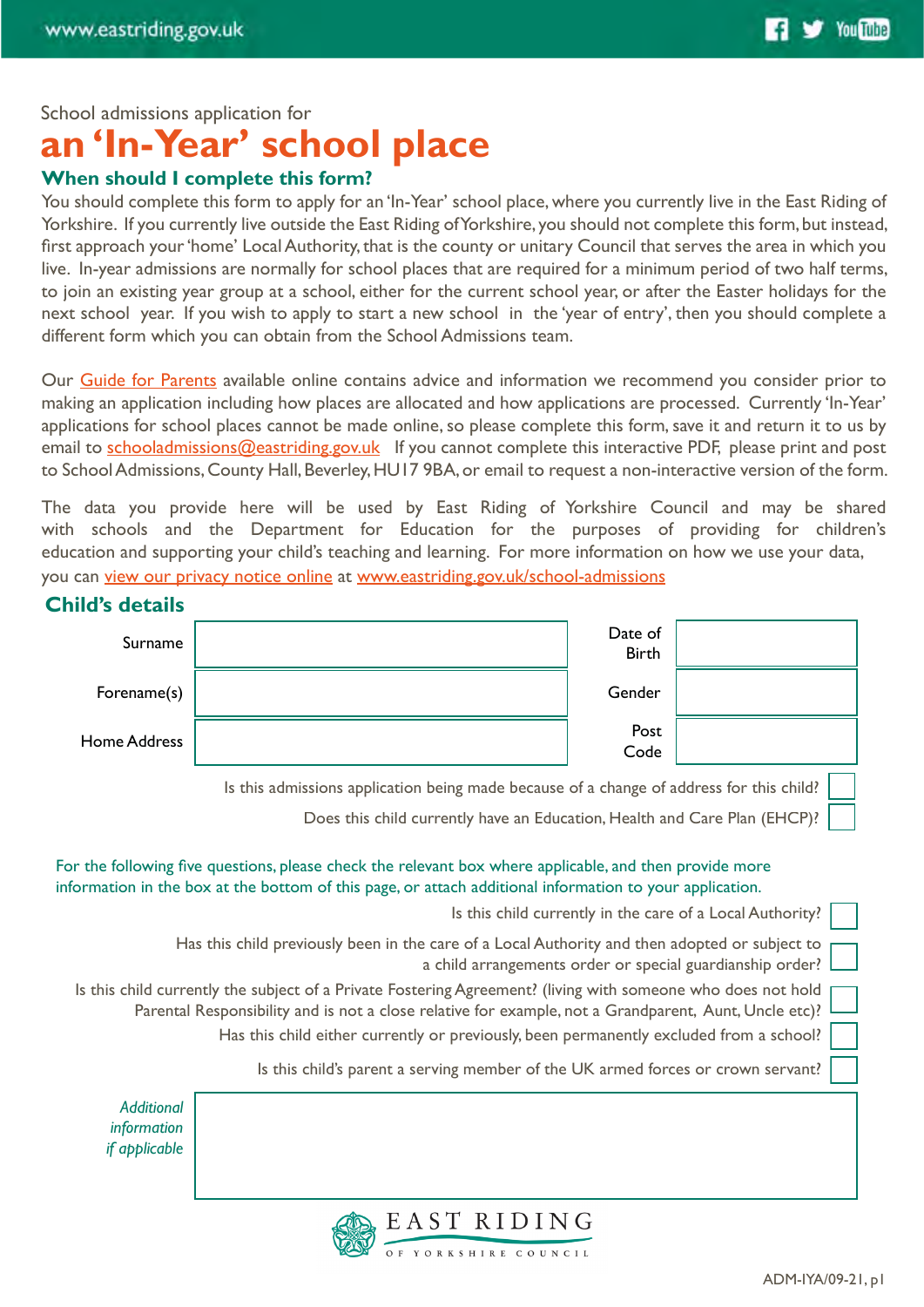## **Child's current or previous school**

Name of school that this child currently, or most recently attended

If this school is outside the East Riding of Yorkshire please provide address/contact details here

Please check this box if this child is still attending the school named above

If the child is no longer attending the school named above, what date did they stop attending?

What date would you prefer this child to start a new school? Please note for changes of school from the same address, start dates are usually at the start of a new school term

Briefly, is there any information related to your request that may be relevant to the admission authority? *For example, if you are requesting a change of school due to a future change of address, please provide details here of that new address and date of expected residence.*

# **Parent/Carer's details**

| Surname                                  | <b>Title</b>             |  |
|------------------------------------------|--------------------------|--|
| Forename                                 | Relationship<br>to Pupil |  |
| Correspondence<br>Address (if different) | Post<br>Code             |  |
| <b>Email Address</b>                     | Mobile<br>Phone          |  |

Please check this box to confirm you have full parental responsibility for the child named above

Please check this box to confirm that you are in agreement with any others with parental responsibility regarding this application. If this is not the case you should not proceed at this time, and seek further advice

If you do not have parental responsibility, please explain here why you are making this application

#### **Your preferences**

You can name up to three schools as preferences. We recommend that you consider your **catchment school** as one of your preferences, and also consider how your child would get to any school you name as a preference. If you are applying for a school on the grounds of religion or belief, you may need to also complete a Supplementary Information Form available direct from the school.

#### my **first** preference is

if your child has a sibling that attends this school please provide their name(s) and date(s) of birth here

please state your reasons for your preference in the box below, and attach any additional information you think necessary for the admission authority to consider. *example: I live in the catchment area for this school*